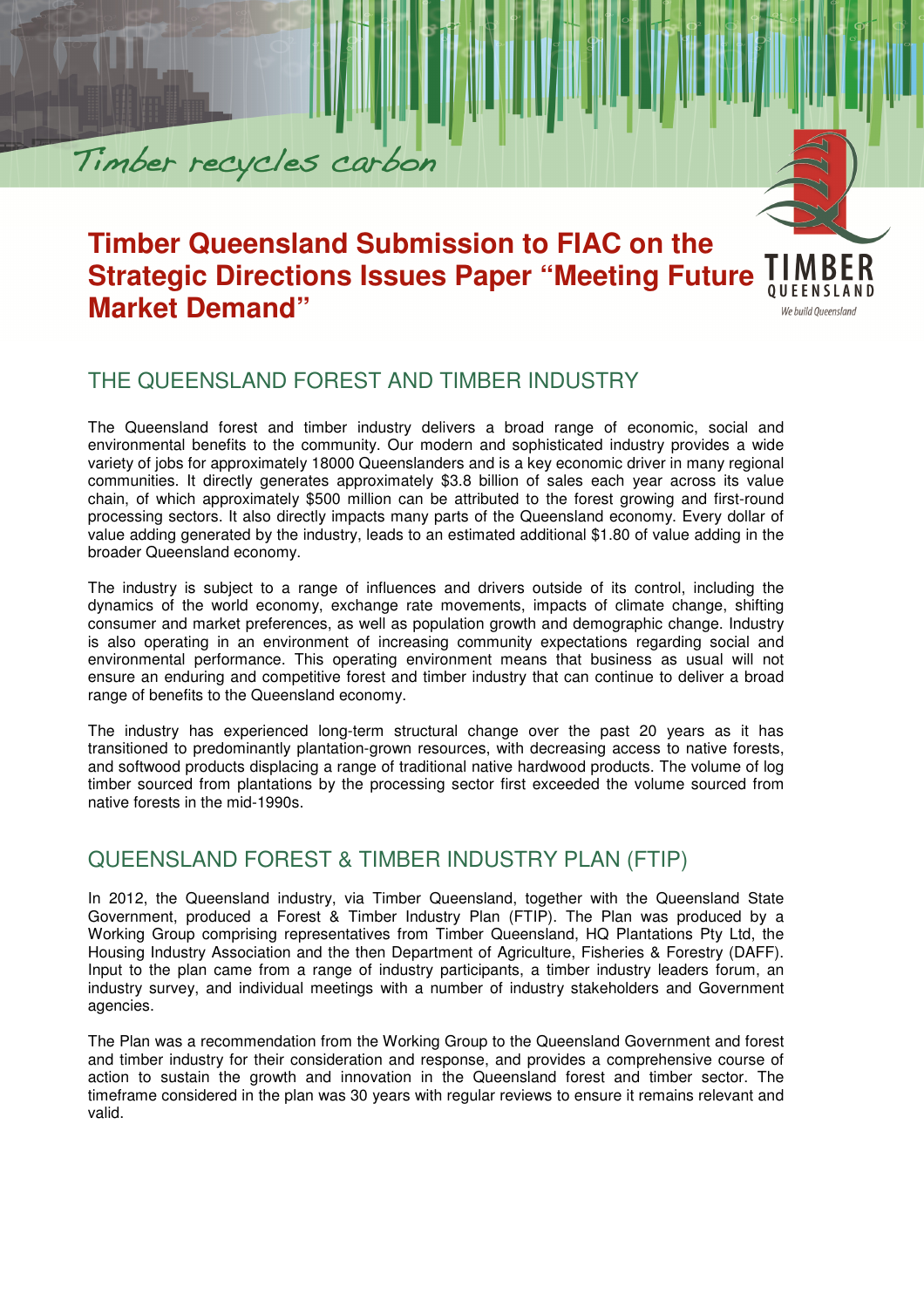The Plan is built around three strategic priority areas and eight objectives for action

- 1. Timber Markets and Community Support.
	- Timber is recognised as the premier construction and building material in Queensland
	- Enhanced access to existing and new timber markets for Queensland grown and processed timber
	- The community actively supports the Queensland forest and timber industry
- 2. Business Environment and Manufacturing
	- Business conditions in Queensland underpin an internationally competitive timber processing and manufacturing base
	- Queensland's forest and timber industry has a highly skilled workforce operating in a safe work environment
- 3. Forest Resource
	- Queensland has Australia's best investment environment for timber resource development
	- State forests are managed responsibly for timber production and other commercial activities, recreation and conservation outcomes
	- Queensland forest management delivers optimal economic, social and environmental outcomes.

The Queensland Government response to the plan was formally provided in early 2013 and an implementation Committee has been overseeing the implementation of approved Action Items since. The new Queensland Government formed following the State Election on 31st January 2015 have agreed to accept the FTIP in principle with suitable modifications to meet the policy needs of the new Government.

The Queensland industry confirms the FTIP embodies the issues and needs of the industry in Queensland going forward. A copy of the FTIP and the Government response document is attached to this submission.

## OTHER CONSIDERATIONS

- National Forestry & Fibre Plan Timber Queensland supports the production of an effective Forestry & Fibre Plan as outlined by Australian Forest Products Association (AFPA).
- The Federal Government's Agriculture White Paper should include Forestry Issues as both Forestry and Agriculture are regional-based, land – use activities.
- Industry Vision Timber Queensland supports AFPA's proposed vision for our industry: a forest, wood and paper products industry at the forefront of the new low carbon economy, based on sustainable forest management, plantation resources, and production of fit-for-purpose, competitive and innovative wood and paper products that are the environmental first choice of the consumer.

The vision should include a number of targets including

- Investment targets
- Plantation expansion targets
- Carbon storage target
- Import replacement targets
- **Export expansion targets**
- Wood product encouragement targets wood first policies at State & Local Government levels.